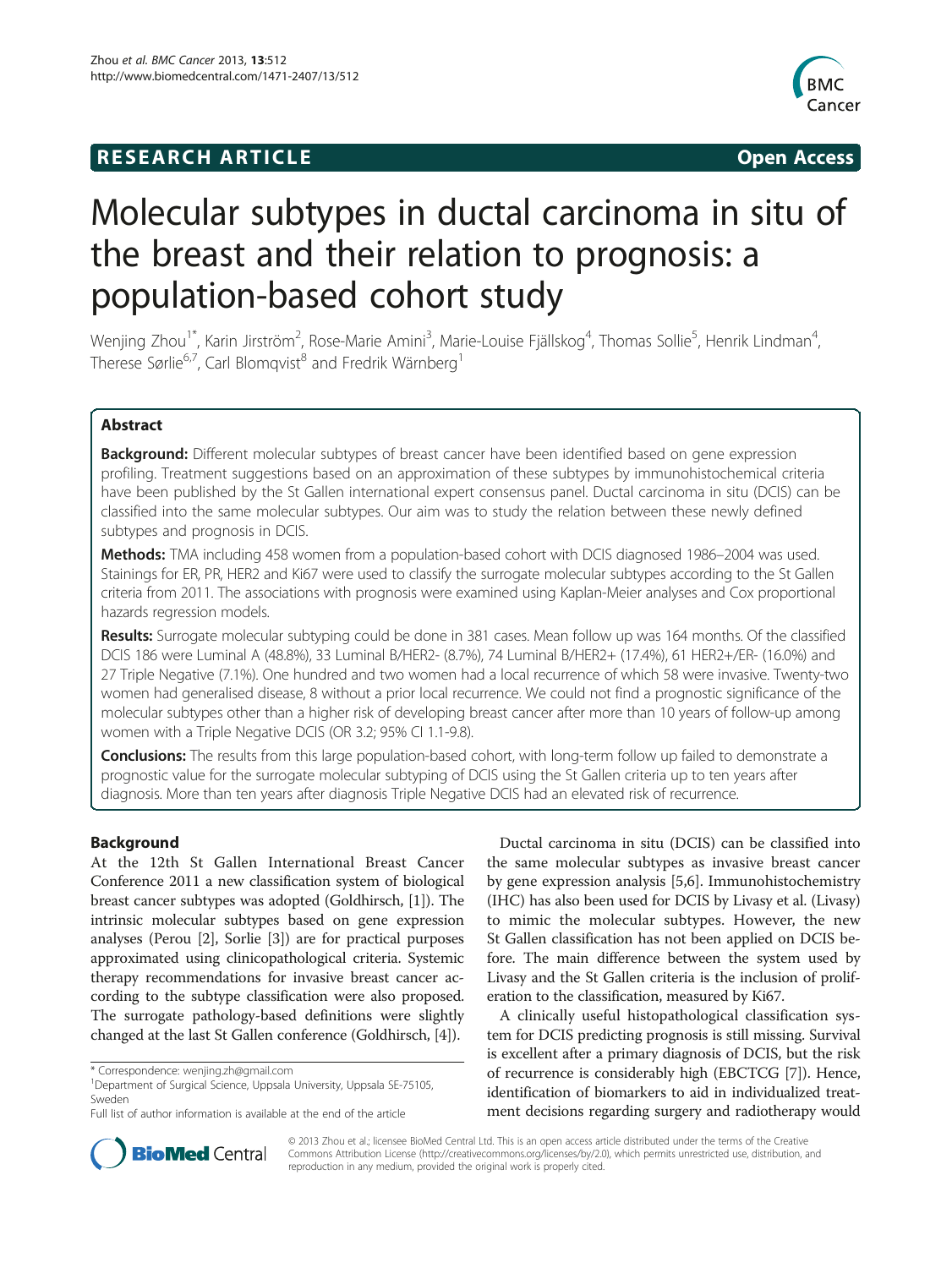be very useful. Kerlikowske et al., [\[8](#page-7-0)] used IHC for biomarkers including Ki67 and found that biomarkers were better than histopathological criteria for identifying risk groups for subsequent invasive cancer and Solin et al., [[9](#page-7-0)] used a 21-gene array to identify risk groups after breast conserving surgery (BCS) without postoperative radiation. We have in an earlier paper shown that basal like DCIS according to the classification by Livasy et al., had a higher but not statistically significantly higher risk of recurrence [[10](#page-7-0)].

In this study, our aim was to classify DCIS into the same surrogate molecular subtypes proposed by the St Gallen international expert consensus for invasive breast cancer but also to study if there was a relation between these surrogate molecular subtypes and prognosis in DCIS.

## **Methods**

## Patients

All women, diagnosed with a primary DCIS between 1986 and 2004 in Uppland and Västmanland, Sweden were included  $(n = 458)$ . Follow-up was complete up to November 31st, 2011.

We used three primary end points; 1) "Local recurrence" - including all ipsilateral events (in situ and invasive), 2) "Invasive or general recurrence" - including all invasive ipsilateral events, all regional and distant metastatic events and finally 3) "All events" – including all ipsilateral events, all regional and distant metastatic events and all contralateral events. All women with an invasive ipsilateral recurrence were accordingly included as cases using both endpoint 1, 2 and 3. We did not include events occurring earlier than three months after primary diagnosis. Follow-up was divided into the first ten years and then after ten years.

## IHC and silver-enhanced in situ hybridization (SISH)

Tumour biopsies from paraffin blocks were used to construct tissue microarrays (TMA). IHC for estrogen receptor (ER), progesterone receptor (PR), human epidermal growth factor receptor 2 (HER2) and Ki67 have been performed as earlier desciribed (Zhou, Wärnberg [[11](#page-7-0)]). For HER2, SISH have also been performed previously (Zhou, Wärnberg [\[11\]](#page-7-0).

For analysis of ER and PR, tumours with at least 1% of cell nuclei stained were considered positive, regardless of staining intensity [[12\]](#page-8-0). We did all analyses with a cut of at ≥10% as well, as this is the cut off still used in Sweden. Proliferation was considered high if IHC staining for Ki67 was seen in more than 14% of tumour nuclei. We also used other cut offs for Ki67 (10% and 20%) in separate analyses. In 101 of the DCIS cases where Ki67 information was missing from the TMAs, we used an earlier scoring of Ki67 from original slides (Wärnberg

[[13\]](#page-8-0)). However, the earlier grouping was only made into four different intervals; 0%, 1-10%, 11-30% and >30% and hence, we could not include all these cases using the 14% and 20% cut offs.

For HER2 gene amplification the American Society of Clinical Oncology/College of American Pathologists guideline and Australian HER2 Advisory Board criteria for single HER2 probe testing was used (diploid, 1 to 2.5 copies/nucleus; polysomy >2.5 to 4 copies/nucleus; equivocal, >4 to 6 copies/nucleus; low-level amplification, >6 to 10 copies/nucleus; and high-level amplification >10 copies/nucleus) and for dual HER2/CHR17 probe testing (nonamplified ratio  $\langle 1.8;$  equivocal ratio, 1.8 to 2.2; gene amplification, >2.2). The status of HER2 expression was relying on SISH. For those cases on which SISH was missing we considered HER2 positive if the IHC score was 3+ using the HerceptTest™.

#### Surrogate molecular subtypes

The different subtypes were defined and denoted by us as follows;

- Luminal A (ER and/or PR positive, HER2 negative and Ki67 <14%)
- Luminal B/HER2- (ER and/or PR positive, HER2 negative and Ki67 ≥14%),
- Luminal B/HER2+ (ER and/or PR positive, HER2 positive),
- HER2+/ER- (non luminal) (ER and PR negative and HER2 positive),
- Triple Negative (ductal), (ER, PR and HER2 negative).

The surrogate definitions were based on the 2011 St Gallen guidelines (Goldhirsch, [[1\]](#page-7-0)).

Cases with missing IHC data, due to lack of tumour tissue in the TMAs, were defined as unclassified. These cases were excluded from the survival analyses.

## Statistical analyses

Baseline characteristics among patients with different molecular subtypes were compared by Chi-square for categorical variables or analysis of variance for continuous variables. Survival and probabilities of local recurrence and invasive or general disease among patients with different molecular subtypes were first compared by the Kaplan-Meier method. Cox proportional hazards regression models were used to calculate hazard ratios (HRs) with 95% confidence intervals (CIs), with adjustment for type of surgery and postoperative radiotherapy in the multivariate analysis. Data were analyzed using the SAS (SAS Institute, Cary, NC) software.

This study was approved by the Ethics Committee at Uppsala University Hospital (Dnr 2005: 118).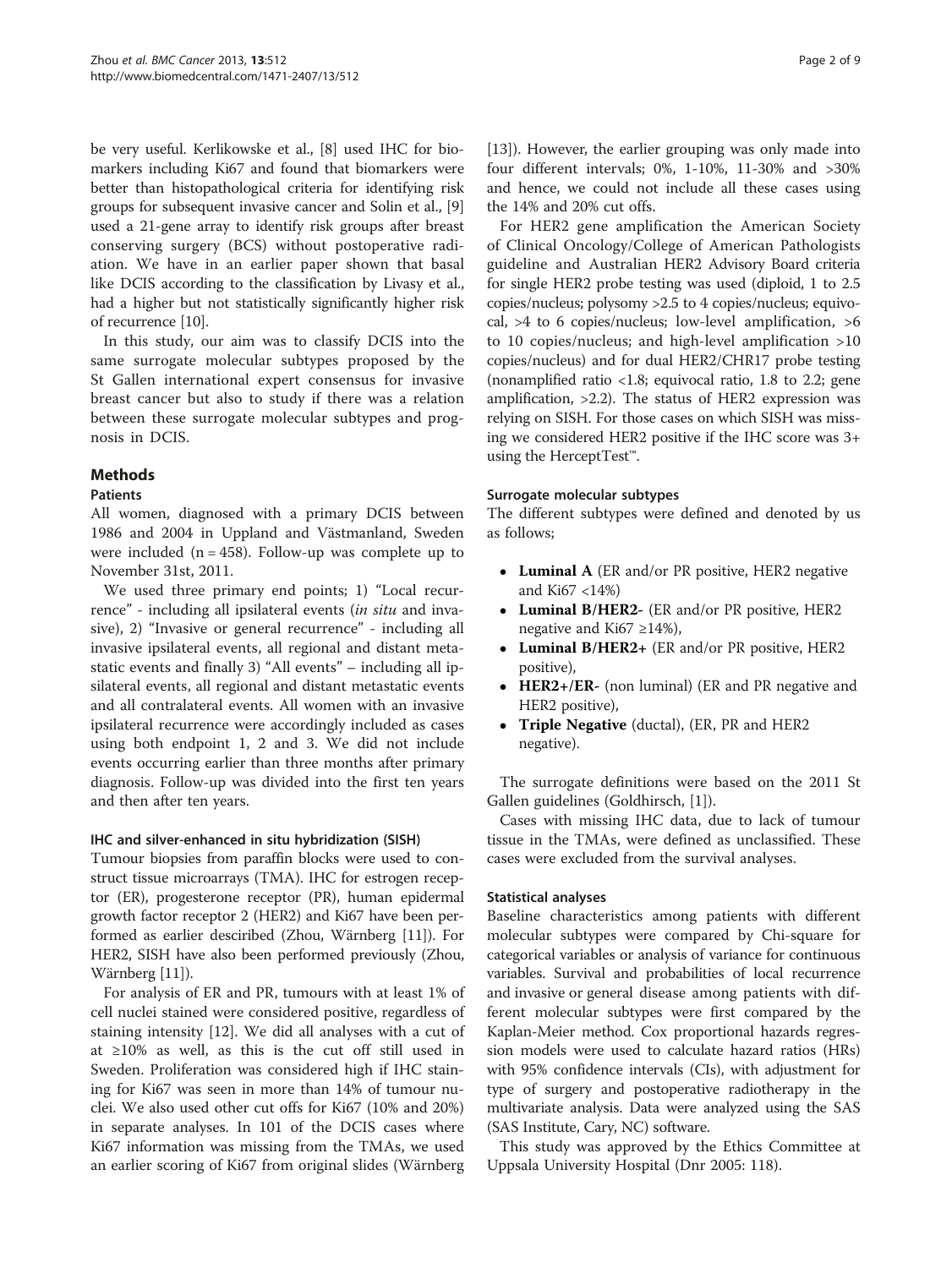### Results

Three hundred and eighty-one of the 458 DCIS cases could be classified into the surrogate molecular subtypes using 1% and 14% as cut offs for hormonal receptor status and proliferation, respectively. Of the classified women 186 were Luminal A (40.6%), 33 Luminal B/HER2- (7.2%), 74 Luminal B/HER2+ (16.2%), 61 HER2+/ER- (13.3%) and 27 Triple Negative (5.9%) (Table [1](#page-3-0)). This leaves 77 (16.8%) unclassified due to missing IHC data for one or more of the biomarkers needed. When using the cut off ≥10% for the hormone receptor status the corresponding numbers were; 184 Luminal A (47.9%), 30 Luminal B/HER2- (7.8%), 64 Luminal B/HER2+ (16.7%), 71 HER2+/ER- (18.5%) and 35 Triple Negative (9.1%) and 74 unclassified (16.2%).

Baseline characteristics of the 458 DCIS are presented in Table [1.](#page-3-0) The HER2+/ER-, Luminal B/HER2+, HER2+/ER- and Triple Negative subtypes were more often grade 3 compared to Luminal A and Luminal B/HER2- tumours. Only 22.6% of Luminal A tumours were grade 3. Type of surgery, mastectomy or BCS and postoperative radiotherapy were decided according to local traditions. About 45% of women undergoing BCS received postoperative radiotherapy. No woman received endocrine or chemotherapy after primary surgery. Mean follow up was 164 months (range 3–293). Fifteen women died from breast cancer and another 96 died from other causes. One hundred and two women had an ipsilateral local recurrence of which 52 were invasive and 50 had a new DCIS. Six of the 50 ipsilateral *in situ* recurrences had first an *in* situ recurrence and then followed by a later ipsilateral invasive local recurrence. The six in situ events followed by an invasive event were regarded as "Local recurrences" at the time of the in situ event, and as "Invasive or general recurrences" at the time of the subsequent invasive event. Twenty-two women had generalized disease, 8 of those with no prior local recurrence. Mean follow-up to an invasive local recurrence was 95.1 months (range 4–280) and to an in situ recurrence 53.3 months (10–244). Forty-five women had a contralateral breast cancer. Eleven of these were secondary to an ipsilateral event. Six of the 45 had a contralateral invasive cancer and then developed generalized disease. These six women were censored at the time of the contralateral cancer event in the survival analyses for "Local recurrence" and "Invasive or general recurrence".

With the Luminal A subtype as reference, Cox regression analyses showed no statistically significant differences between subtypes regarding "Local recurrence" or "Invasive or general recurrence" (Table [2\)](#page-4-0). However, all subtypes showed a non-significantly higher risk of "Local recurrence" compared to Luminal A during the first ten years after diagnosis and treatment. We also looked at "Local recurrence" risk after ten years of follow-up. Even if the numbers were small and no statistically significant differences were seen, notably the HER2+/ER- subtype had the highest risk during the first ten years and the lowest risk after ten years, compared with the other surrogate molecular subtypes (HR 1.77, CI 95%; 0.85-3.68 and HR 0.58; 0.06-5.89). Compared to the highest risk of "Local recurrence" for the HER2+/ER- subtype during the first ten years the risk for an "Invasive or general recurrence" was the lowest (HR 0.98 CI 95%; 0.31-3.17) compared to the reference subtype Luminal A. The Luminal B/ HER2-, Luminal B/HER2+ and Triple Negative subtypes had about twice as high risk, but this was not statistically significant. Looking at "All events" we could not find any statistically significant differences between the surrogate molecular subtypes during the first ten years of follow-up. After ten years however, the risk of any event was lower, but not statistically significant lower, in the Luminal B/ HER2+ and HER2+/ER- subtypes (HR 0.39, CI 95%; 0.11- 1.45 and HR 0.20; 0.03-1.58 respectively) while the risk was statistically significantly higher in the Triple Negative subtype (HR 3.21, 95% CI; 1.05-9.83). All analyses were done for all women and for all women treated with BCS separately and as results looked similar data are not shown.

The Kaplan-Meier survival analyses are presented in Figures [1](#page-5-0) and [2.](#page-6-0) Data are shown for all women with a primary DCIS and separately for those women undergoing BCS. Graphs are presented for a) "Local recurrence", b) "Invasive or general recurrence" and c) "All events". We could not see any statistically significant differences between the surrogate molecular subtypes in any of the analyses.

All results were similar when using the different cutoffs for Ki67 (10%, 14% and 20%) (data not shown). All analyses were also done with the cut off ≥10% for ER positivity. Results were not substantially different and data are not shown. We performed separate analyses stratified by post-operative radiotherapy in women undergoing BCS with similar results (data not shown).

#### **Discussion**

In this large population-based cohort of DCIS with almost 14 years of follow-up we classified the tumours as proposed by the St Gallen international expert consensus panel for invasive breast cancer, 2011 (Goldhirsch). Despite more than 100 local recurrences and almost 70 invasive events we found very sparse prognostic information using the intrinsic surrogate molecular subtype classification. Based on few events, we found a higher risk for "All events" for the Triple Negative subtype after ten years of follow-up. Interestingly, the HER2+/ER- subtype was associated with a higher risk of local recurrence but a lower risk for invasive recurrence compared with the two Luminal B subtypes and Triple Negative tumours.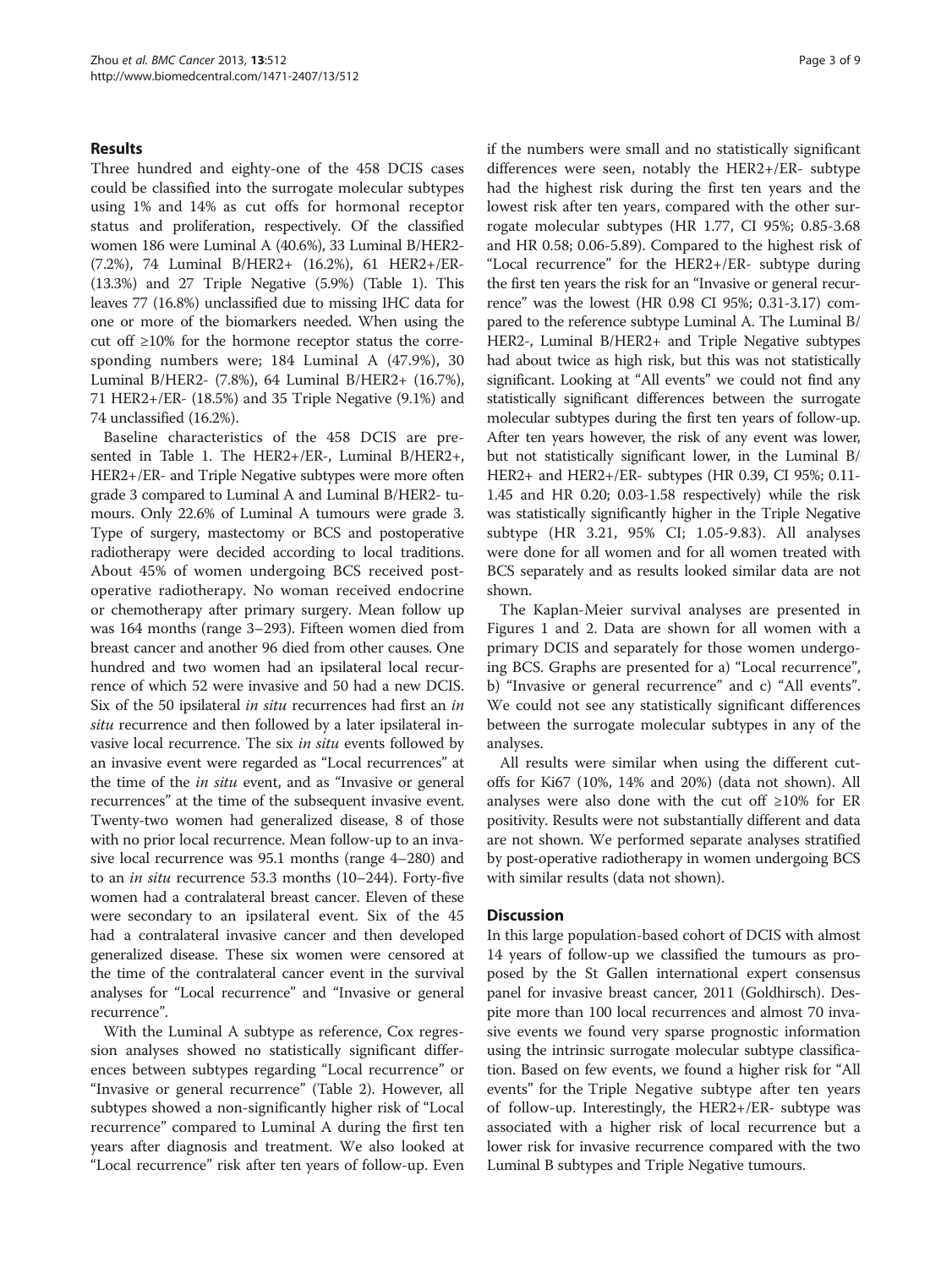| Ductal carcinoma in situ characteristics | All        | <b>Luminal A</b> | Luminal B/HER2- | Luminal B/HER2+ | $HER2+/ER-$ | Triple negative | Unclassified | P value <sup>b</sup> | P value <sup>c</sup> |
|------------------------------------------|------------|------------------|-----------------|-----------------|-------------|-----------------|--------------|----------------------|----------------------|
|                                          | $n = 458$  | $n=186, (%)$     | $n=33, (%)$     | $n=74, (%)$     | $n=61, (%)$ | $n=27, (%)$     | $n=77, (%)$  |                      |                      |
| Percentage of all                        | $n = 458$  | (40.6)           | (7.2)           | (16.2)          | (13.3)      | (5.9)           | (16.8)       |                      |                      |
| Percentage of all classified             | $n = 381$  | (48.8)           | (8.7)           | (19.4)          | (16.0)      | (7.1)           |              |                      |                      |
| Age mean, years                          | 58.2       | 59.6             | 55.2            | 55.2            | 58.4        | 59.2            | 58.2         |                      |                      |
| < 50                                     | 121(26.4)  | 48 (25.8)        | 12(36.4)        | 23(31.1)        | 14(23.0)    | 8(29.6)         | 16 (20.8)    | 0.38                 | 0.42                 |
| 50-65                                    | 198 (43.2) | 77(41.4)         | 14(42.4)        | 33 (44.6)       | 30 (49.2)   | 7(25.9)         | 37 (48.0)    |                      |                      |
| >65                                      | 139 (30.3) | 61 (32.8)        | 7(21.2)         | 18 (24.3)       | 17(27.9)    | 12(44.4)        | 24 (31.2)    |                      |                      |
| <b>Detection mode</b>                    |            |                  |                 |                 |             |                 |              |                      |                      |
| Screening                                | 345 (75.5) | 134 (72.0)       | 27 (81.8)       | 67 (90.5)       | 44 (72.1)   | 18 (66.7)       | 55 (71.4)    | 0.10                 | 0.16                 |
| Clinically                               | 112 (24.5) | 51(27.4)         | 6(18.2)         | 7(9.5)          | 17(27.9)    | 9(33.3)         | 22(28.6)     |                      |                      |
| Tumor size                               |            |                  |                 |                 |             |                 |              |                      |                      |
| Unifocal, mean, mm                       | 16.7       | 14.9             | 16.5            | 16.4            | 21.8        | 19.9            | 16.3         | 0.93 <sup>d</sup>    | 0.91 <sup>d</sup>    |
| Multifocal (number)                      | $n = 54$   | $n = 22$         | $n=3$           | $n = 11$        | $n=8$       | $n=3$           | $n=7$        |                      |                      |
| Histopathological grade <sup>a</sup>     |            |                  |                 |                 |             |                 |              |                      |                      |
| Grade 1                                  | 37(8.1)    | 23(12.4)         | 1(3.0)          | 1(1.4)          | 1(1.6)      | 1(3.7)          | 10(13.0)     | < 0.01               | < 0.01               |
| Grade 2                                  | 203 (44.6) | 121 (65.0)       | 17(51.5)        | 20(27.0)        | 6(9.8)      | 9(33.3)         | 32 (41.6)    |                      |                      |
| Grade 3                                  | 215(47.3)  | 42 (22.6)        | 15(45.5)        | 53 (71.6)       | 54 (88.5)   | 17 (63.0)       | 35 (44.4)    |                      |                      |
| Type of surgery                          |            |                  |                 |                 |             |                 |              |                      |                      |
| Breast Conserving Surgery                | 359 (78.4) | 151 (81.2)       | 28 (84.8)       | 57 (77.0)       | 41(67.2)    | 22(81.5)        | 60 (77.9)    | 0.17                 | 0.27                 |
| Mastectomy                               | 99 (21.6)  | 35 (18.8)        | 5(15.2)         | 17(23.0)        | 20 (32.8)   | 5(18.5)         | 17(22.1)     |                      |                      |
| Postoperative radiotherapy               |            |                  |                 |                 |             |                 |              |                      |                      |
| Yes                                      | 161(35.2)  | 63 (33.9)        | 17(51.5)        | 27(36.5)        | 23(37.7)    | 9(33.3)         | 22(28.6)     | 0.42                 | 0.33                 |
| No                                       | 297 (64.8) | 123 (66.1)       | 16(48.5)        | 47 (63.5)       | 38 (62.3)   | 18 (66.7)       | 55 (71.4)    |                      |                      |

<span id="page-3-0"></span>

a DCIS were classified according to the European Organization for Research and Treatment of Cancer (EORTC) system.

<sup>b</sup>P-values were calculated between molecular subgroups by IHC, unclassified lesions were excluded.

<sup>c</sup>P-values were calculated between molecular subgroups by IHC, unclassified lesions were included.<br><sup>d</sup>Chi-square test of categorical size groups (unifocal vs. multifocal).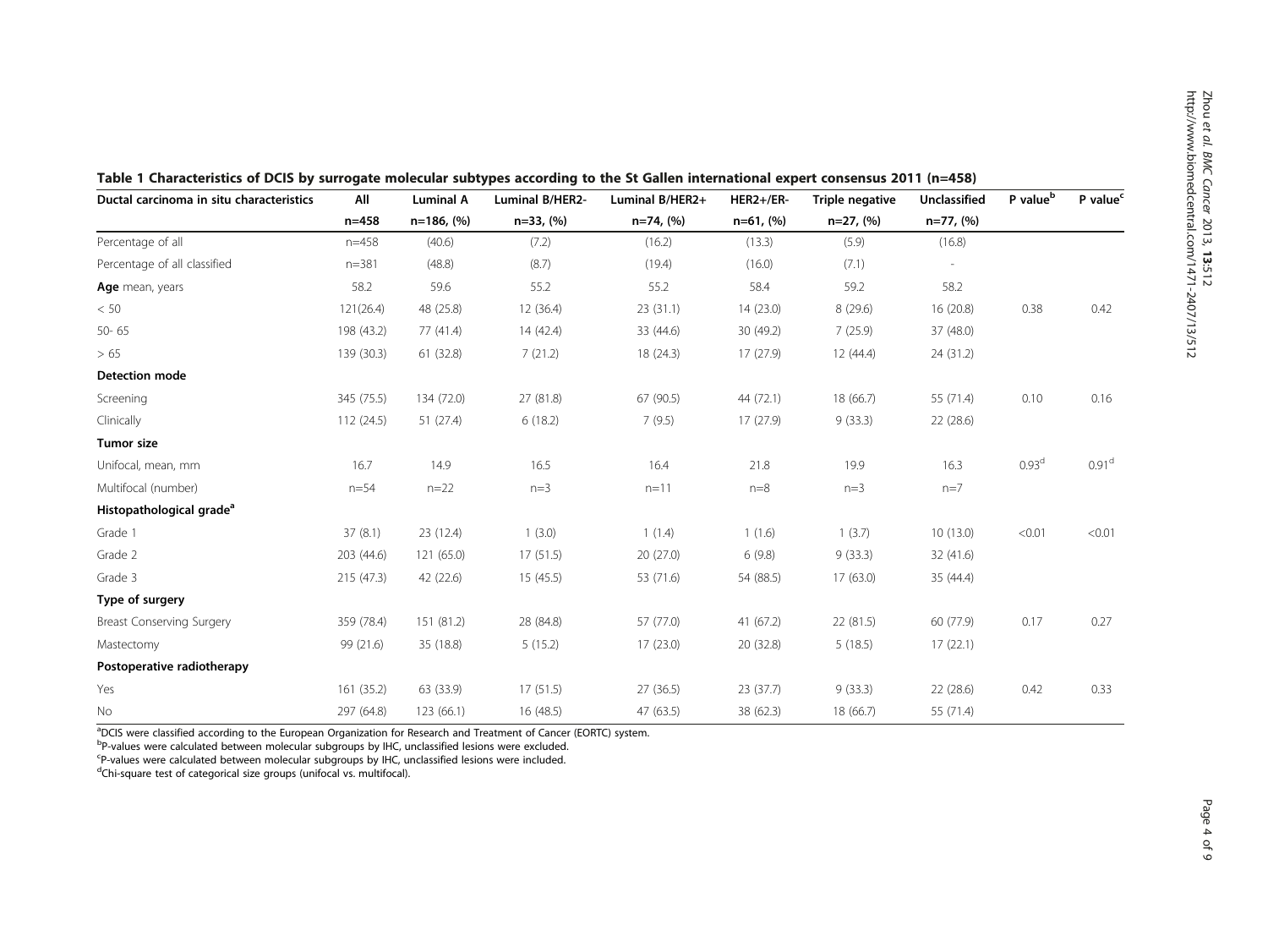|                                        | Follow-up period                             |                      |                                              |                        |  |  |  |  |  |
|----------------------------------------|----------------------------------------------|----------------------|----------------------------------------------|------------------------|--|--|--|--|--|
|                                        | $>$ 3 months - 10 years                      |                      | $> 10$ years                                 |                        |  |  |  |  |  |
| Type of event                          | Unadjusted HR (95% CI) Adjusted* HR (95% CI) |                      | Unadjusted HR (95% CI) Adjusted* HR (95% CI) |                        |  |  |  |  |  |
| Local recurrence (in situ or invasive) | No. of events: 84                            |                      | No. of events: 17                            |                        |  |  |  |  |  |
| Luminial A                             | 1.0 (reference)                              | 1.0 (reference)      | 1.0 (reference)                              | 1.0 (reference)        |  |  |  |  |  |
| Luminal B/HER2-                        | 1.39 (0.64-3.01)                             | $1.61(0.73-3.54)$    | no events                                    |                        |  |  |  |  |  |
| Luminal B/HER2+                        | 1.31 (0.72-2.40)                             | $1.63(0.84 - 3.17)$  | $0.78$ $(0.21 - 2.89)$                       | $1.01(0.22 - 4.62)$    |  |  |  |  |  |
| HER2+/ER-                              | 1.21 (0.62-2.34)                             | 1.77 (0.85-3.68)     | $0.27(0.03 - 2.14)$                          | $0.58(0.06 - 5.89)$    |  |  |  |  |  |
| Triple negative                        | 1.37 (0.57-3.28)                             | 1.38 (0.56-3.38)     | $0.94(0.12 - 7.44)$                          | $0.78(0.09 - 7.22)$    |  |  |  |  |  |
| Unclassified                           | $0.73(0.36-1.49)$                            | $0.77$ $(0.38-1.58)$ | $0.95(0.25-3.60)$                            | 1.19 (0.29-4.78)       |  |  |  |  |  |
| Invasive or general recurrence         | No. of events: 47                            |                      | No. of events: 19                            |                        |  |  |  |  |  |
| Luminial A                             | 1.0                                          | 1.0                  | 1.0                                          | 1.0                    |  |  |  |  |  |
| Luminal B/HER2-                        | 2.02 (0.80-5.13)                             | 2.51 (0.97-6.49)     | no events                                    |                        |  |  |  |  |  |
| Luminal B/HER2+                        | 1.49 (0.68-3.25)                             | 1.97 (0.83-4.67)     | $0.78(0.25 - 2.44)$                          | $0.72(0.21 - 2.56)$    |  |  |  |  |  |
| HER2+/ER-                              | $0.71(0.24 - 2.12)$                          | $0.98(0.31 - 3.17)$  | no events                                    |                        |  |  |  |  |  |
| Triple negative                        | 2.24 (0.83-6.06)                             | 1.99 (0.70-5.63)     | $0.82$ (0.11-6.35)                           | $0.63$ $(0.07 - 5.48)$ |  |  |  |  |  |
| Unclassified                           | $0.70(0.26-1.90)$                            | $0.84(0.31 - 2.33)$  | $0.54(0.12 - 2.42)$                          | $0.53$ $(0.12 - 2.42)$ |  |  |  |  |  |
| All events                             | No. of events: 112                           |                      | No. of events: 28                            |                        |  |  |  |  |  |
| Luminial A                             | 1.0                                          | 1.0                  | 1.0                                          | 1.0                    |  |  |  |  |  |
| Luminal B/HER2-                        | $1.24(0.62 - 2.46)$                          | 1.47 (0.73-2.94)     | no events                                    |                        |  |  |  |  |  |
| Luminal B/HER2+                        | $1.20(0.71 - 2.01)$                          | 1.53 (0.87-2.71)     | $0.40(0.12 - 1.37)$                          | $0.39(0.11-1.45)$      |  |  |  |  |  |
| HER2+/ER-                              | $0.92(0.49-1.70)$                            | 1.28 (0.65-2.52)     | $0.17(0.02 - 1.25)$                          | $0.20(0.03 - 1.58)$    |  |  |  |  |  |
| Triple negative                        | $1.30(0.61 - 2.75)$                          | 1.37 (0.64-2.98)     | 2.95 (1.07-8.16)                             | 3.21 (1.05-9.83)       |  |  |  |  |  |
| Unclassified                           | $0.78(0.43-1.39)$                            | $0.82$ (0.45-1.48)   | $0.85(0.28-2.58)$                            | 1.02 (0.33-3.21)       |  |  |  |  |  |

<span id="page-4-0"></span>Table 2 Cox regression analyses of survival among surrogate molecular subtypes by immunohistochemistry in primary DCIS (n=458), by follow-up period

\*Adjusted for age, mode of detection, size, grade, surgery and radiotherapy.

This is a retrospective study where treatment decisions were based on information from the DCIS tumours. During this period IHC was not routinely performed on pure DCIS cases. ER, PR and HER2 status was not available and molecular subtypes were not taken into consideration. When studying prognosis for the different subtypes in this study, we adjusted for the type of surgery and for post-operative radiotherapy as this is known to effect recurrence risk.

There is no clinically established classification of DCIS that helps us predicting the prognosis for an individual woman. The most common grading system used today is nuclear grade. High grade and large size has been shown to be of some prognostic relevance for local recurrence (EBCTCG) but we lack factors that predict risk for developing invasive cancer. In invasive cancer, molecular subtype has been shown to predict prognosis (Su [[14](#page-8-0)], Normanno [\[15\]](#page-8-0)) but very little data has been published regarding DCIS [[10](#page-7-0),[16](#page-8-0)]. There are no publications using the proposed criteria from St Gallen, 2011 (Goldhirsch, [\[1\]](#page-7-0)) in DCIS.

HER2 status is a known risk factor for recurrence in both invasive breast carcinoma and DCIS. Two recent publications have shown an increased risk of noninvasive recurrence in HER2+ tumours [[8,](#page-7-0)[17\]](#page-8-0). In the study by Rakovitch et al., the combination of HER2+ and high proliferation conferred an even higher risk of non-invasive recurrence and in the study by Kerlikowske et al., the combination of HER2+, ER- and high proliferation was associated with a six times increased risk of non-invasive recurrence. Our data did go in the same direction with a higher risk for local recurrence in the HER2+/ER- subtype including both in situ and invasive events and, a lower risk for any invasive recurrence. Other biological markers have also been studied but there were no significant associations found between a variety of biologic markers and the risk of recurrence after a primary DCIS as reviewed by Lari and Kuerer [[18\]](#page-8-0).

In this study we wanted to examine whether different cut offs for Ki67 assessment could influence the prognostic ability of the Luminal A and Luminal B/HER2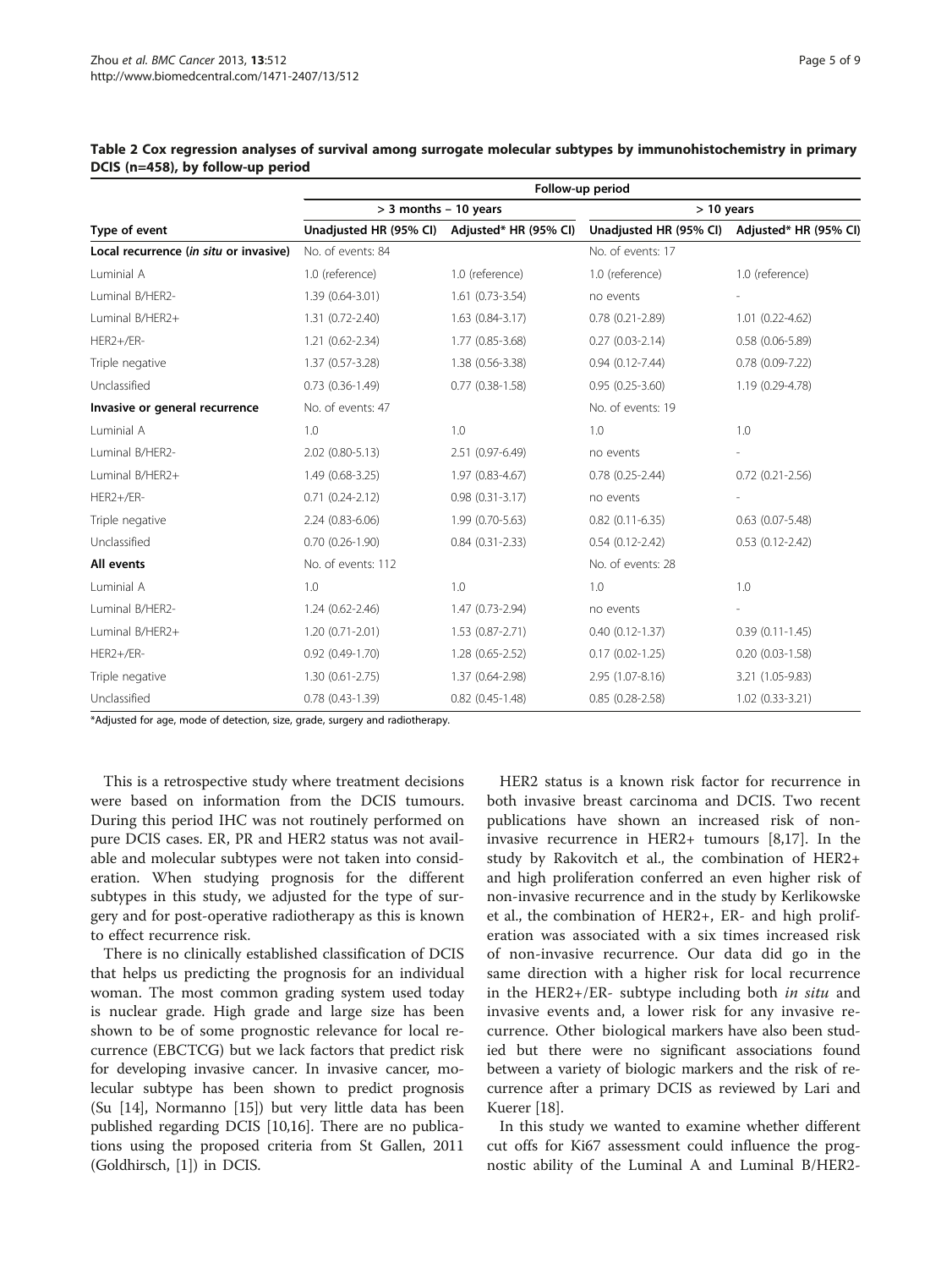Zhou et al. BMC Cancer 2013, 13:512 **Page 6 of 9** Page 6 of 9 http://www.biomedcentral.com/1471-2407/13/512

<span id="page-5-0"></span>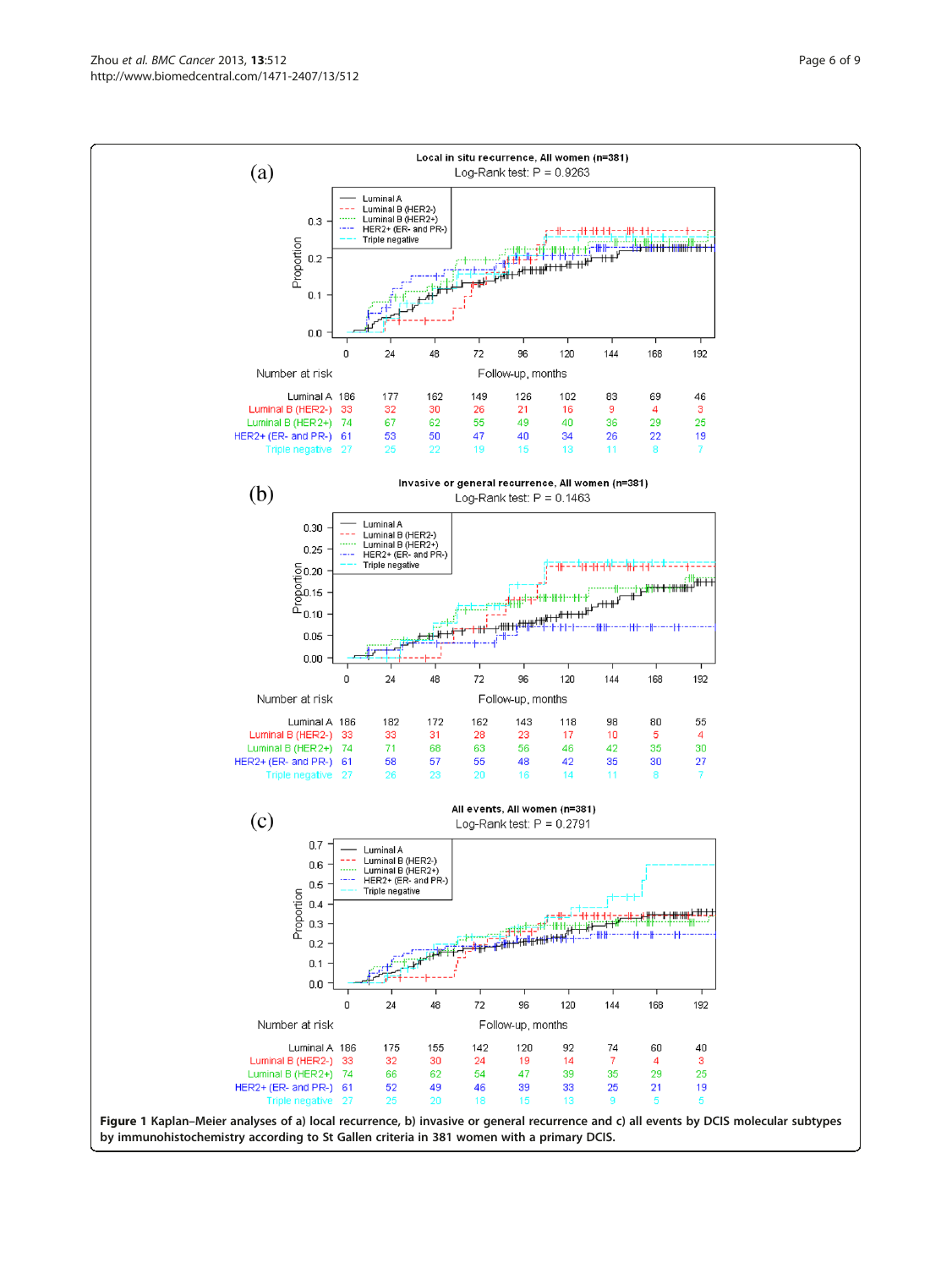<span id="page-6-0"></span>Zhou et al. BMC Cancer 2013, 13:512 **Page 7 of 9** Page 7 of 9 http://www.biomedcentral.com/1471-2407/13/512

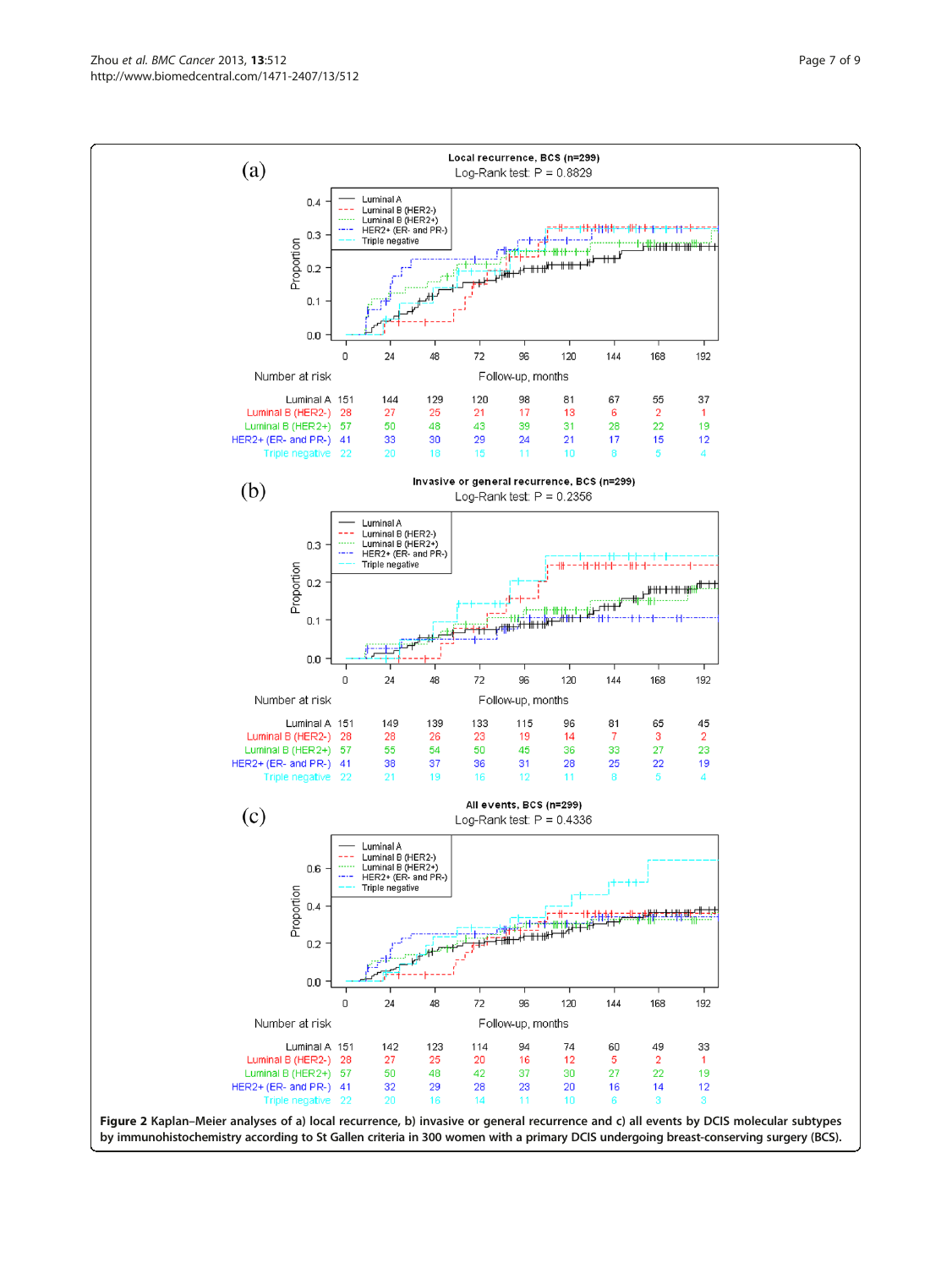<span id="page-7-0"></span>molecular subtypes. The St Gallen criteria use a cut off at 14%. This cut off has been rejected by the IMPAKT working group [[19\]](#page-8-0) and there are also difficulties in reproducibility when scoring Ki67 [\[20](#page-8-0)]. By using different cut offs, tumours from a number of women will potentially change molecular subtype. In this cohort, only 10 women changed from Luminal B/HER2- to Luminal A by raising the Ki67 cut off from 14% to 20%. No women changed molecular subtype by lowering the cut off to 10%. If we had used yet another cut off, e.g., 30%, only an additional three women would have changed from Luminal B/HER2- to Luminal A. Altogether, we could not see any influence on prognosis in any of our analyses using the different Ki67 cut off levels.

If we compare the surrogate molecular subtypes using the St Gallen criteria with subtypes using the Livasy (Livasy [\[21\]](#page-8-0)) classification, proliferation is the main difference. PR status is not used and EGFR + or CK5/6+ is necessary for defining the basal like subtype in the Livasy classification. E.g., of the 27 Triple Negative cases by the St Gallen criteria, eight were unclassified according to Livasy criteria as either EGFR or CK5/6 were missing. And, of the 35 basal like cases by Livasy, three were unclassified, 4 were Luminal A and one Luminal B/ HER2- using the St Gallen criteria due to PR status. These circumstances make comparisons between studies using different criteria difficult.

## Conclusions

We could not find that the surrogate molecular subtyping proposed by the St Gallen international expert consensus for invasive breast cancer, 2011, was a prognostic useful tool in DCIS. We found a significantly higher risk of developing a new breast cancer event after ten years in the Triple Negative subtype but this was based on few events. Our data, however not statistically significant, did support newly published data indicating that HER2+ in itself is a risk factor for recurrence, but more specifically, non-invasive recurrence and this need to be further explore.

#### Abbreviations

DCIS: Ductal carcinoma in situ; IHC: Immunohistochemistry; CI: Confidence interval; HR: Hazard ratio; TMA: Tissue microarrays; ER: Estrogen receptor; PR: Progesterone receptor; HER2: human epidermal growth factor receptor 2; CK5/6: Cytokeratin 5/6; EGFR: Epidermal growth factor receptor.

#### Competing interests

The authors declare that they have no competing interests.

#### Authors' contributions

FW designed the overall study, compiled and curated the datasets, coordinated the study and helped to draft and finalize the manuscript. WZ was responsible for data analyses, manuscript preparation and editing. KJ performed IHC and SISH stainings from the TMAs, and helped to provide expertise in breast cancer pathology. WZ and RMA were involved in pathology review, scoring of stains and contributed substantially to manuscript editing. CB, MLF, HL TS and TS helped with the interpretation of

the results and with drafting the manuscript. All authors have read and approved the final manuscript.

#### Acknowledgements

This study was supported by the Swedish Cancer Society (4920-B06-03PCD to FW). Thanks to Susanne Karlsson and her staff for IT-support.

#### Author details

<sup>1</sup>Department of Surgical Science, Uppsala University, Uppsala SE-75105, Sweden. <sup>2</sup> Department of Clinical Sciences, Lund University, Lund, Sweden.<br><sup>3</sup> Department of Immunology, Genetics and Pathology, Unnsala University. <sup>3</sup>Department of Immunology, Genetics and Pathology, Uppsala University, Uppsala, Sweden. <sup>4</sup>Department of Oncology, Uppsala University, Uppsala Sweden. <sup>5</sup>Department of Pathology, Örebro University, Örebro, Sweden.<br><sup>6</sup>Department of Genetics Institute for Cancer Besearch, Oslo University. Department of Genetics, Institute for Cancer Research, Oslo University Hospital, Norwegian Radium Hospital, Oslo, Norway. <sup>7</sup>Cancer Stem Cell Innovation Center, Oslo University Hospital, Norwegian Radium Hospital, Oslo, Norway. <sup>8</sup>Department of Oncology, Helsinki University Central Hospital Helsinki, Finland.

#### Received: 2 April 2013 Accepted: 23 October 2013 Published: 30 October 2013

#### References

- 1. Goldhirsch A, Wood WC, Coates AS, Gelber RD, Thürlimann B, Senn HJ: Panel members. Strategies for subtypes–dealing with the diversity of breast cancer: highlights of the St. Gallen International Expert Consensus on the Primary Therapy of Early Breast Cancer 2011. Ann Oncol 2011, 22(8):1736–47.
- 2. Perou CM, Sorlie T, Eisen MB, van de Rijn M, Jeffrey SS, Rees CA, Pollack JR, Ross DT, Johnsen H, Akslen LA, et al: Molecular portraits of human breast tumours. Nature 2000, 406(6797):747–752.
- 3. Sorlie T, Perou CM, Tibshirani R, Aas T, Geisler S, Johnsen H, Hastie T, Eisen MB, van de Rijn M, Jeffrey SS, et al: Gene expression patterns of breast carcinomas distinguish tumour subclasses with clinical implications. Proceedings of the National Academy of Sciences of the United States of America 2001, 98(19):10869–10874.
- 4. Goldhirsch A, Winer EP, Coates AS, Gelber RD, Piccart-Gebhart M, Thürlimann B, Senn HJ: Panel members. Personalizing the treatment of women with early breast cancer: highlights of the St Gallen International Expert Consensus on the Primary Therapy of Early Breast Cancer 2013. Ann Oncol 2013, 24(9):2206–23.
- 5. Hannemann J, Velds A, Halfwerk JB, Kreike B, Peterse JL, van de Vijver MJ: Classification of ductal carcinoma in situ by gene expression profiling. Breast Cancer Res 2006, 8:R61.
- 6. Muggerud AA, Sørlie T, Hallet M, Johnsen H, Zhou W, Tahmasebpoor S, Amini R-M, Botling J, Børresen-Dale A-L, Wärnberg F: Molecular diversity in ductal carcinoma in situ (DCIS) and early invasive breast cancer. Mol Oncol 2010, 4(4):357–368.
- 7. Early Breast Cancer Trialists' Collaborative Group (EBCTCG), Correa C, McGale P, Taylor C, Wang Y, Clarke M, Davies C, Peto R, Bijker N, Solin L, Darby S: Overview of the randomized trials of radiotherapy in ductal carcinoma in situ of the breast. J Natl Cancer Inst Monogr 2010, 2010(41):162–77.
- 8. Kerlikowske K, Molinaro AM, Gauthier ML, Berman HK, Waldman F, Bennington J, et al: Biomarker Expression and Risk of Subsequent Tumours After Initial Ductal Carcinoma In Situ Diagnosis. J Natl Cancer Inst. 2010, 102:627–637.
- 9. Solin LJ, Gray R, Baehner FL, Butler SM, Hughes LL, Yoshizawa C, Cherbavaz DB, Shak S, Page DL, Sledge GW Jr, Davidson NE, Ingle JN, Perez EA, Wood WC, Sparano JA, Badve S: A Multigene Expression Assay to Predict Local Recurrence Risk for Ductal Carcinoma In Situ of the Breast. J Natl Cancer Inst 2013, 105(10):701–10.
- 10. Zhou W, Jirström K, Johansson C, Amini R-M, Blomqvist C, Agbaje O, Wärnberg F: Long-term survival of women with basal-like ductal carcinoma in situ of the breast: a population-based cohort study. BMC Cancer. 2010, 10:653.
- 11. Wärnberg F, Amini R-M, Goldman M, Jirström K: Quality aspects on the tissue microarray technique in a population-based cohort with ductal carcinoma in situ of the breast. Histopathology 2008, 53(6):642–649.